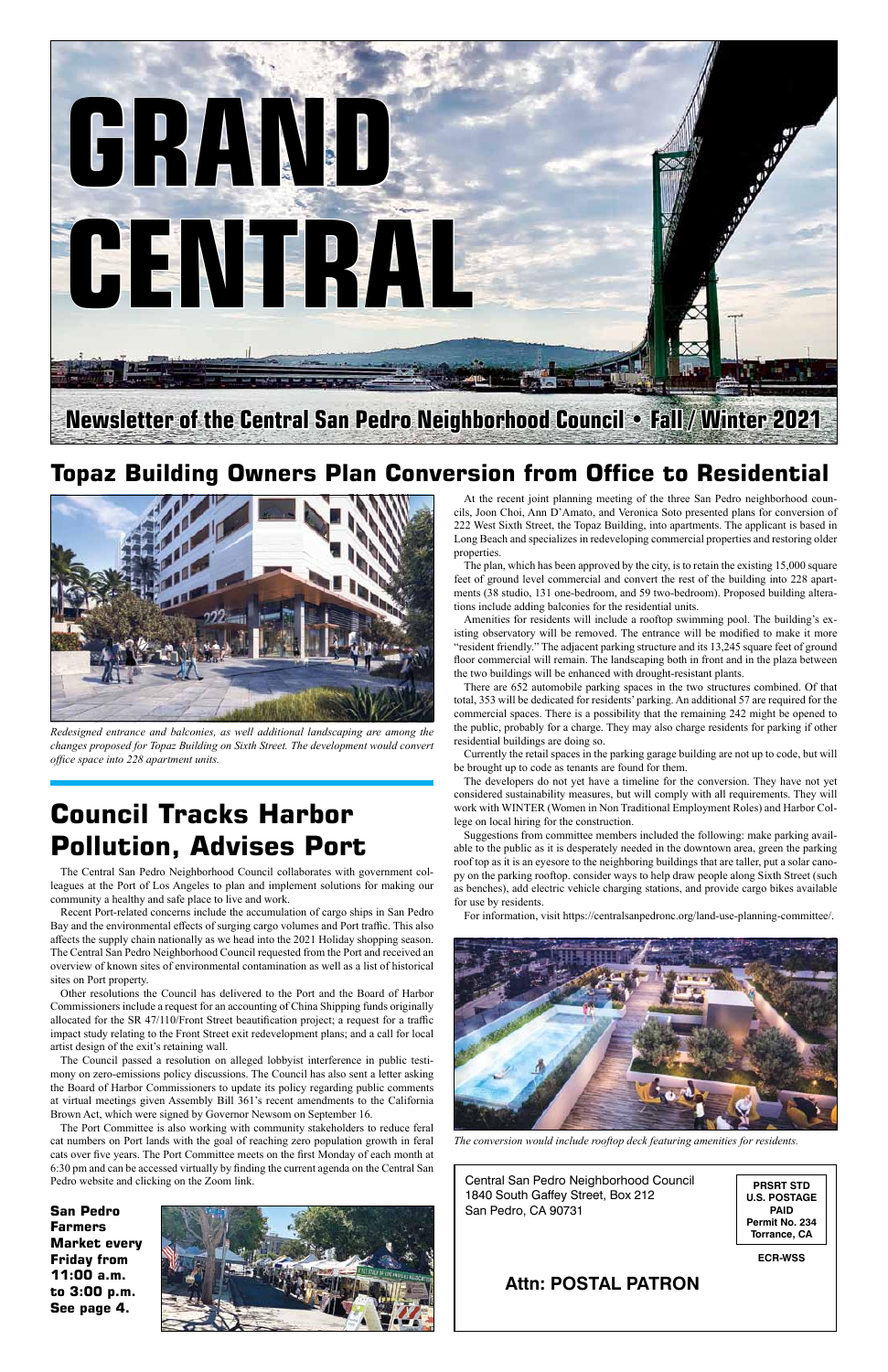City services: call 311 or get MyLA311 app (info at My www.myla311.lacity.org) **One Call** to City Hall



1840 S. Gaffey Street, Box 212 San Pedro, CA 90731 info@centralsanpedro.org (310) 918-8650 www.centralsanpedronc.org

### **Governing Board**

**President** Lou Caravella **Vice President**

Matthew Quiocho **Treasurer**

Eugenia Bulanova

**Outreach and Communications Officer** Barbara St. John

**Board Members** Linda Alexander

James Preston Allen Matt Garland Stacey Golden David Winthrop Hansen Gina Lumbruno Ziggy Mrkich Emma Rault Karina Rettig Vicky Rodriguez Anya Sipivy Maki Villacarillo

### CeSPNC @ A GLANCE

A special thank you to these former board members for their service to the Central San Pedro Neighborhood Council: Carolyn Anderson Frank Anderson Stevan Casares Charles Cooper Caitlin Crommett Tamra King Linda Nutile Carrie Scoville

> As a community member I want to try and recognize all the wonderful things going on in this amazing place that is San Pedro. A group that gets far too little recognition is the San Pedro CPR (Caring, Proactive Residents) cleanup crew. These volunteers from the community come out to help in the most physical sense and truly just get IT done!

# **Help the City; Help**

### **Our Neighborhoods!**

You want to help in your neighborhood but NEVER seem to have any time, I get it. There is such a simple solution to that. 311...so easy. Dial those three simple digits to report ANY illegal dumping. You know what I am talking about, that nasty couch that just appeared in the alley last night? Just call 311 and they will pick it up. They will also fix potholes or remove graffiti within days. This is a wonderful city service. Please use them. They also have an app you can download for these and other city services—https://www.lacity.org/myla311.

### **Photos in this issue by Barbara St. John**

### **CPR Cleanup Crew, What Do You Do? Get IT Done!**



*San Pedro CPR (Caring, Proactive Residents) crew at a recent cleanup— Harry, Patricia Ann Carr, Karen Bachand, Mary Lastinger, Darleen Shizuyo, Robert Genest, George Matthews, Debbie LaMont Scanlon, Lori Rogers, and Kathy Popoff*

#### **By Barbara St. John**

At one of their most recent cleanups, 16 volunteers filled 22 contractor bags in just two hours. This is the ultimate in cleaning up.

I found a truly humble soul in George Matthews whom I reached out to before writing this article to ask if it would be O.K. His response was, "Thanks for having faith in our group and for letting us be of service." I responded by telling him I think that community is so important and he and his group are a perfect example of that.

"It's just finding a common goal, A love for our city," replied Matthews. Check out their Facebook page and reach out if you have any time that you can help with their next cleanup. I'm sure they would appreciate as many hands as possible!



#### **By Barbara St. John**

We have an amazing location right at Ninth Street and Gaffey and it is free to all! It is the public library which has

reopened while focusing on creating a safe and welcoming space for all. As of this writing, the mandates are still in place for masks and various COVID protocols. For more information on that, please check lapl.org/reopening.

There still are plenty of books available and computers may be used for free also. There are specific time limitations for computer usage. You need to check with the library for time but free is free!

It is such a beautiful space inside and kept so cheerful and welcoming! Hopefully they will be up and fully running with children's story time and other wonderful activities soon!

I know as soon as that happens library manager David Ellis will be happy to let the neighborhood know! He mentioned to me how he cannot wait to be able to reopen the community room for neighborhood activities in the future. We all as a community would love to see that happen soon.

Thank you to all our librarians for all the amazing work you do to keep our library's going as best you can in these trying times.

The library is open Monday through Thursday from 10:00 a.m. to 8:00 p.m., Friday and Saturday from 9:30 a.m. to 5:30 p.m., and on Sunday from 1:00 to 5:00 p.m.





# **Starting a New Chapter at the San Pedro Library**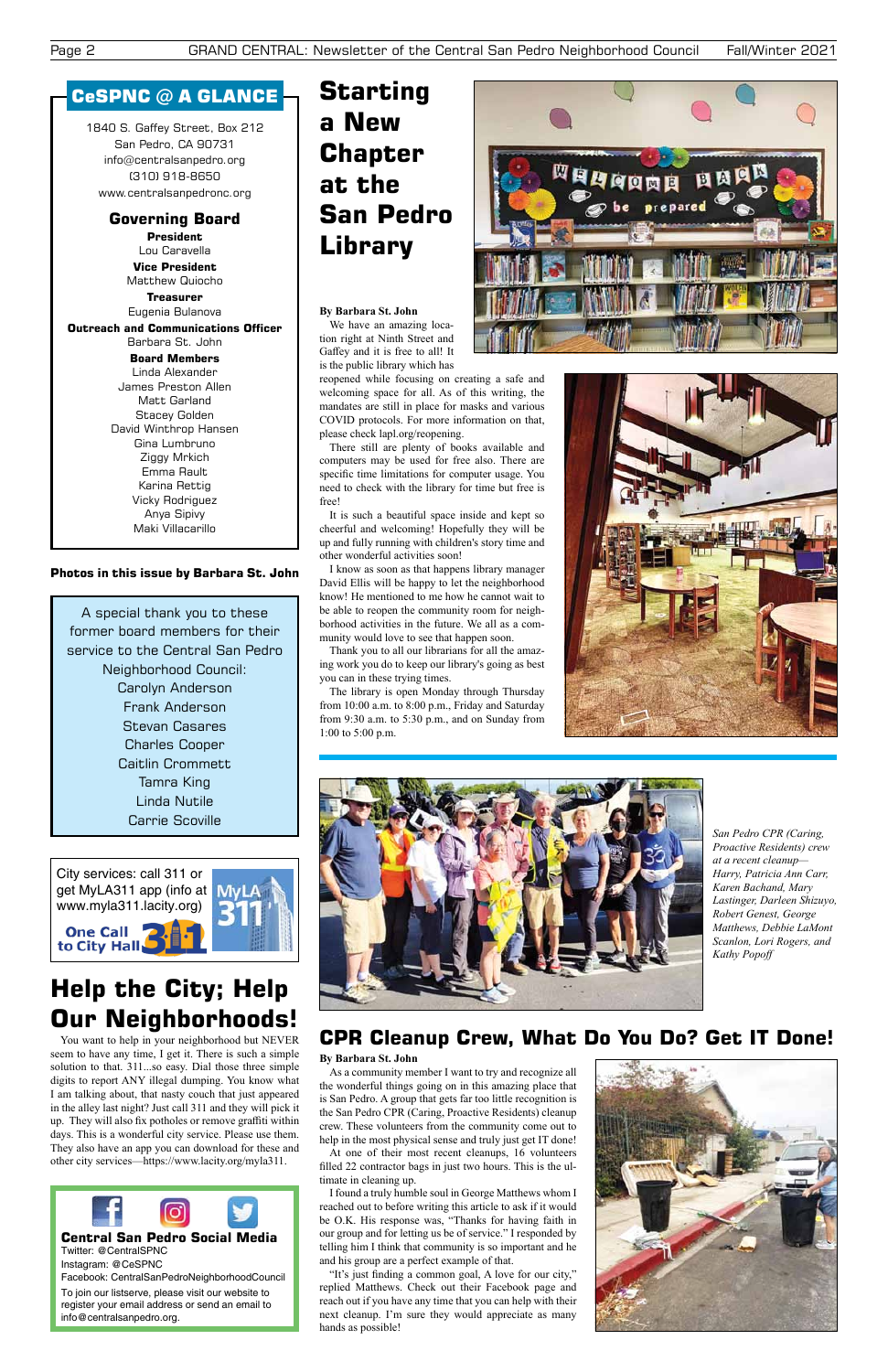Governing board meetings are held on the third Tuesday of each month. For information on this meeting and CeSPNC committee meetings, check our website at **www.centralsanpedronc.org**

## **What's Up at Anderson Park?**

The Central San Pedro Park and Schools Committee has been working diligently with the councilmember's office and park advisory board on the refurbishment of Anderson Park, located at Eighth and Mesa streets in San Pedro.

The committee has been collaborating with a designer to make the park more family and community friendly.

The park is the beneficiary of a \$1.5 million in Quimbly funds, which will help in upgrading many things so the community can enjoy it for years to come. Quimby funds come from fees collected from developers and must be spent in the areas where the development occurs.

Thank you to Army Feth Linderborg and her committee and the park advisory board for all efforts. We will keep you posted as to any ongoing work in the park. This will be an amazing improvement to our downtown area and a great community park for all.





# **Boys and Girls Club**

#### **By Barbara St. John**

Upon entering the Boys and Girls Club on Q Street in Wilmington, my first impression was the feeling of being very welcomed! Mike Lansing, the CEO and director of the Boys and Girls Club, has done a tremendous job making this facility, and all of the others a true oasis for children. Lansing is not just the director in charge; he is a man who gets in the trenches along with everyone to get the job done. He truly cares about the community he is serving!

There are so many nonprofits in this amazing city, ALL doing fantabulous work. I would like to highlight the Boys and Girls Club. There are three near Central San Pedro—Harbor Gateway, San Pedro and Wilmington—which offer many programs. The Boys and Girls Club also offers afterschool programs at 10 locations.

"We are here to serve the community when they need our services the most!" said Christina Choy, marketing manager overseeing the Boys and Girls Clubs in the area.

When everything shut down in March 2020, the Boys and Girls Clubs reopened within days in order to serve the community. Realizing the need for family meals because of the closing of schools and free meal programs, they started daily grab-and-go meals.

They serve over 1,300 snacks and meals daily, along with the Weekend Wellness program which provides meals feeding up to a family of five. They are feeding approximately 1,200 families each weekend at a weekly cost of approximately \$10,000.

Realizing that libraries were closed and the lack of Internet availability in some areas, they started a bookmobile with one of their school buses, also offering In-

ternet service.

Another one of things the Boys and Girls Club focused on immediately was the many senior high school students left hanging with college dreams not quite fulfilled. With the help of the Boys and Girls Club, they were able to advise 546 seniors, approximately 99 percent of the students they were serving at that time, to go on to college. This was for the class of 2020. Right now they are servicing 1,700 seniors and helping them continue on with their dreams.

The Boys and Girls Club offers a wide variety of opportunities to learn, ranging from arts to athletics to tutoring for ages 6-18 all are welcome. Also, because there are so many families having such a tough time Lansing has said all membership is free at this time.

As with many nonprofits in this era of COVID, their funding has diminished immensely, but they are still managing to do tremendous work teaching life building skills to help the children in our communities. Of course, they can always use money to help in their work, but if you want to do something in your life that gives you purpose, give up some of your time to help by volunteering. There's many things you can do to help them. For more information, contact bcbg.org.

#### **By Barbara St. John**

"Hey, do you want to learn how to sail?" shouted a volunteer from the LAMI at the TopSail Festival of Sail booth. My first response was, "what's the catch?" Just a love of the ocean and the wish to volunteer, I was told, so I thought I would check out this LAMI TopSail tall ship youth program.

I had recently retired and just moved to this wonderful community of San Pedro. I had been looking for something to feed my soul and this one remark, from this volunteer, "Do you want to learn how to sail?" called out to me. I am so very glad I answered that call. There is no minimum time commitment, no previous experience necessary, and no fee required of volunteers. The only requirement is the passion of working with young people and love of the sea.

What does the Los Angeles Maritime Institute (LAMI) do? Since its founding in 1992, by retired science teacher and sailing program pioneer Captain Jim Gladson, the mission of the LAMI topsail youth program has been to use sail training to provide youth with real-life challenges that develop knowledge, skills and attitudes needed to live healthy, productive lives!

These ships sail with a crew of mariner educators/ mentors. They are charged with encouraging and fostering the growth of awareness, cooperation and teamwork. The ultimate goal is for individual responsibility, competency and leadership.





## **Los Angeles Maritime Institute Tallships Program**

All the students are active participants in topsail. There is a call of "all hands to sailing stations!" when it's time to set sail and no one person can do it themselves. It takes six strong bodies just to raise the mainsail. Their crew is there to encourage, teach and advise the youngsters to do the work with the kids, not for them. Topsail is more than just a boat ride.

While at sea with LAMI, I learned what teamwork is, what understanding is and how good it feels to like what you are doing. The ocean has so much to offer each of us. You will never know what kind of person you are mentally, physically and emotionally until you go to sea.

In this environment of immediacy and adventure, every person aboard is challenged physically, mentally, and emotionally. The relationships between individual rights, power and responsibility come into sharper focus, providing real-life experience in the workings of society.

The tall ships have been coordinating with the Los Angeles Unified School District and bringing students on the water who may never otherwise experience such an opportunity. They also work with homeschool programs, private schools or really anyone who just wants to learn to sail!

The educational venue is the ocean, onboard a classic rigged 70-foot sailing vessel. This makes for a unique and challenging environment that nurtures the development of knowledge, skills and attitudes that are both necessary for the education of youth today and difficult to teach in the traditional classroom. LAMI does not train youth for lives at sea, but rather, uses the sea to educate youth in life skills.

Of course, as with all nonprofit organizations in this era of COVID, their funding has been challenged! Yet, they still continue on with these wonderful opportunities with devoted staff and volunteers.

In trying to keep this program going, they have reached out for any and all grants or donations and they recently became the fortunate recipients of an L.A. port grant for \$100,000 and a city grant for \$34,000, which shows the value that others see in this program as well. They continue to seek funding in all forms in order to keep this wonderfully amazing program afloat!

For additional information or to contact someone about becoming a volunteer, visit www.LAMItopsail. org, email volunteercoordinator@lamitopsail.org or call 310-833-6055.

*The Los Angeles Maritime Institute is based at Berth 73 (the S.P. Slip) and operates the tall ships Exy Johnson Irving Johnson, and American Pride.*